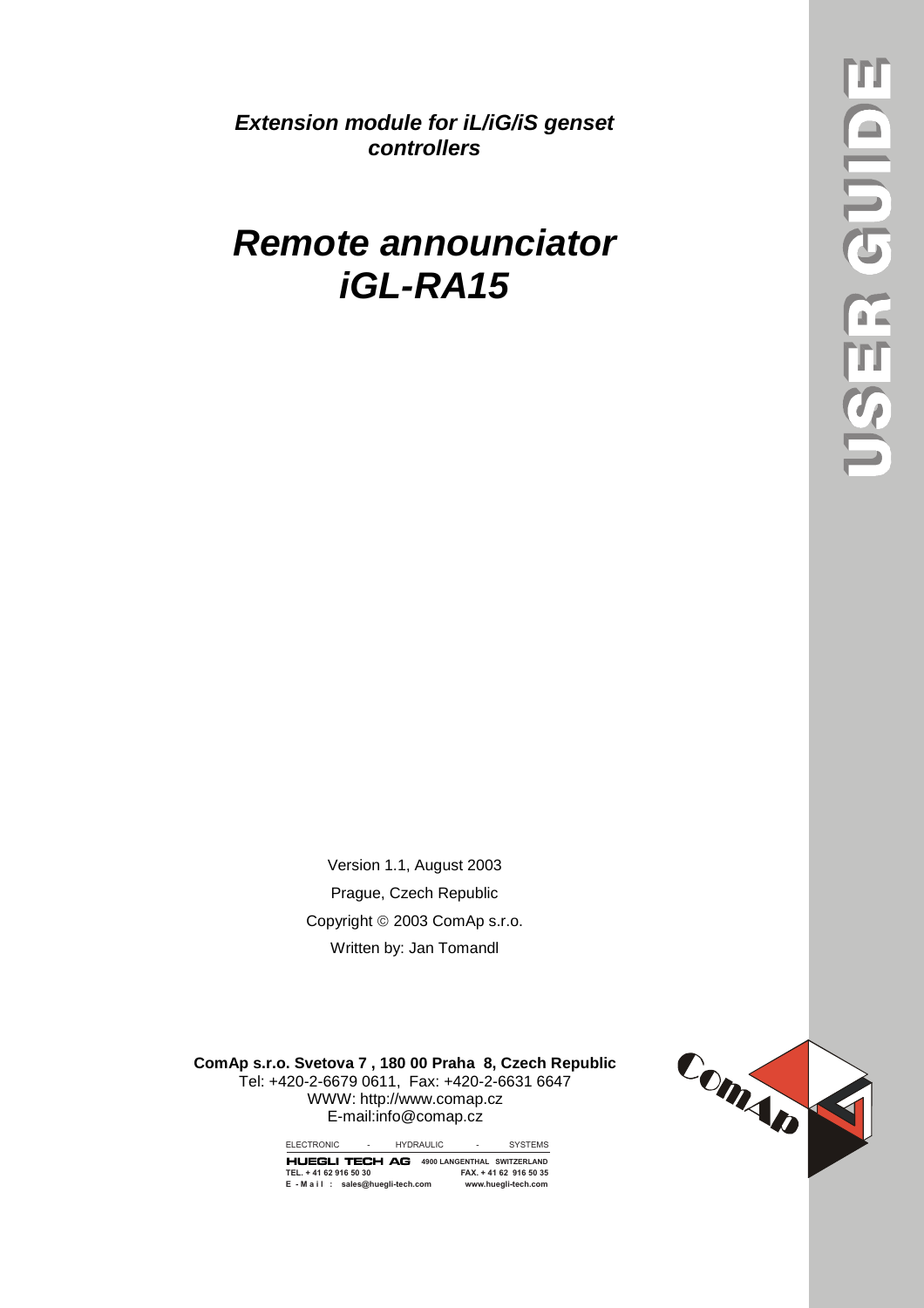## **Table of Contents**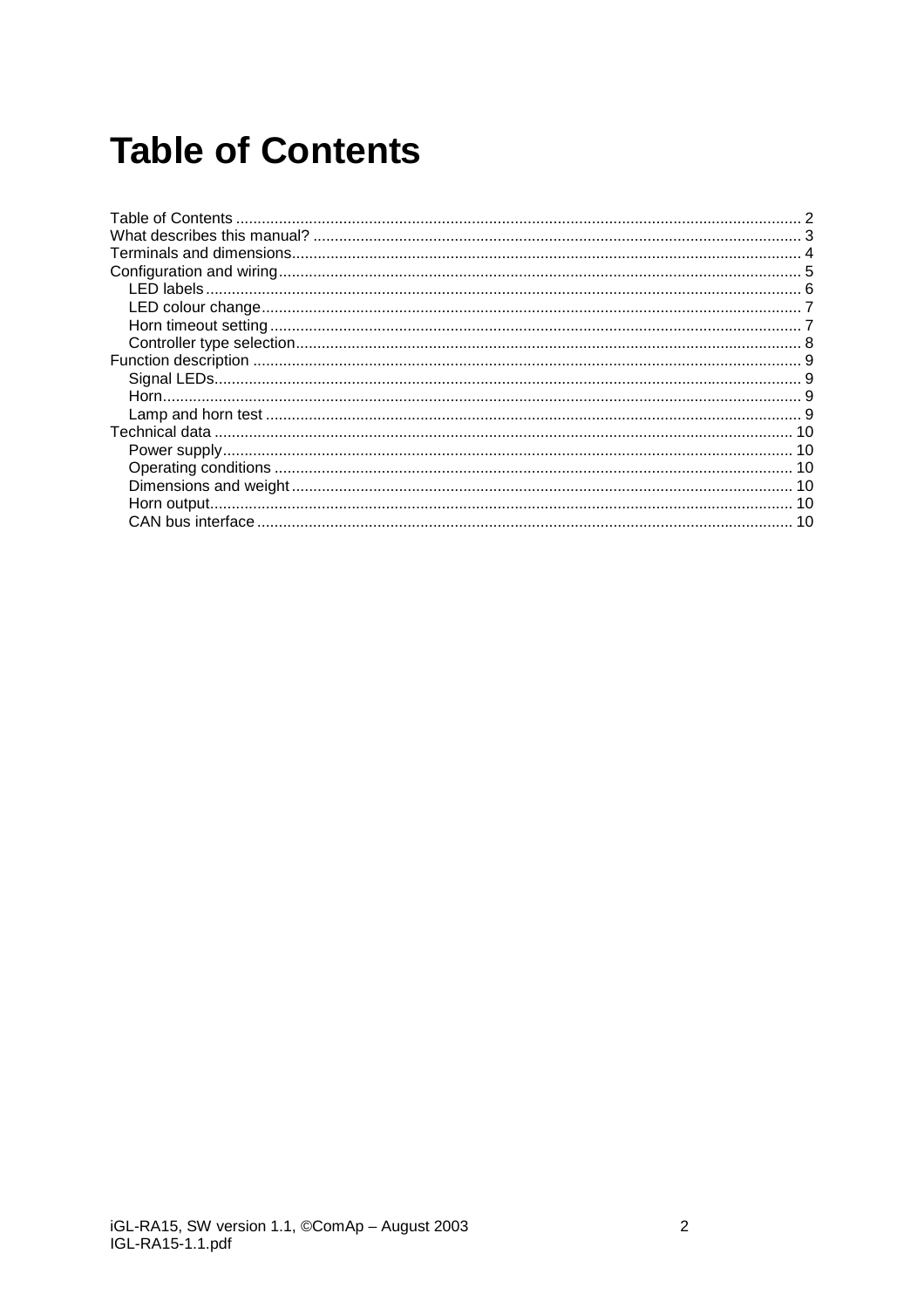## <span id="page-2-0"></span>**What describes this manual?**

This manual describes the Remote announciator iGL-RA15 module, which is designed as an extension signalling unit for iL/iG/iS genset controllers.

What is the purpose of the manual?

This manual provides general information how to install and operate iGL-RA15 module.

*This manual is dedicated for* 

Operators of gensets

Gen-set control panel builders

For everybody who is concerned with installation, operation and maintenance of the genset

#### **Note:**

ComAp believes that all information provided herein is correct and reliable and reserves the right to update at any time. ComAp does not assume any responsibility for its use unless otherwise expressly undertaken.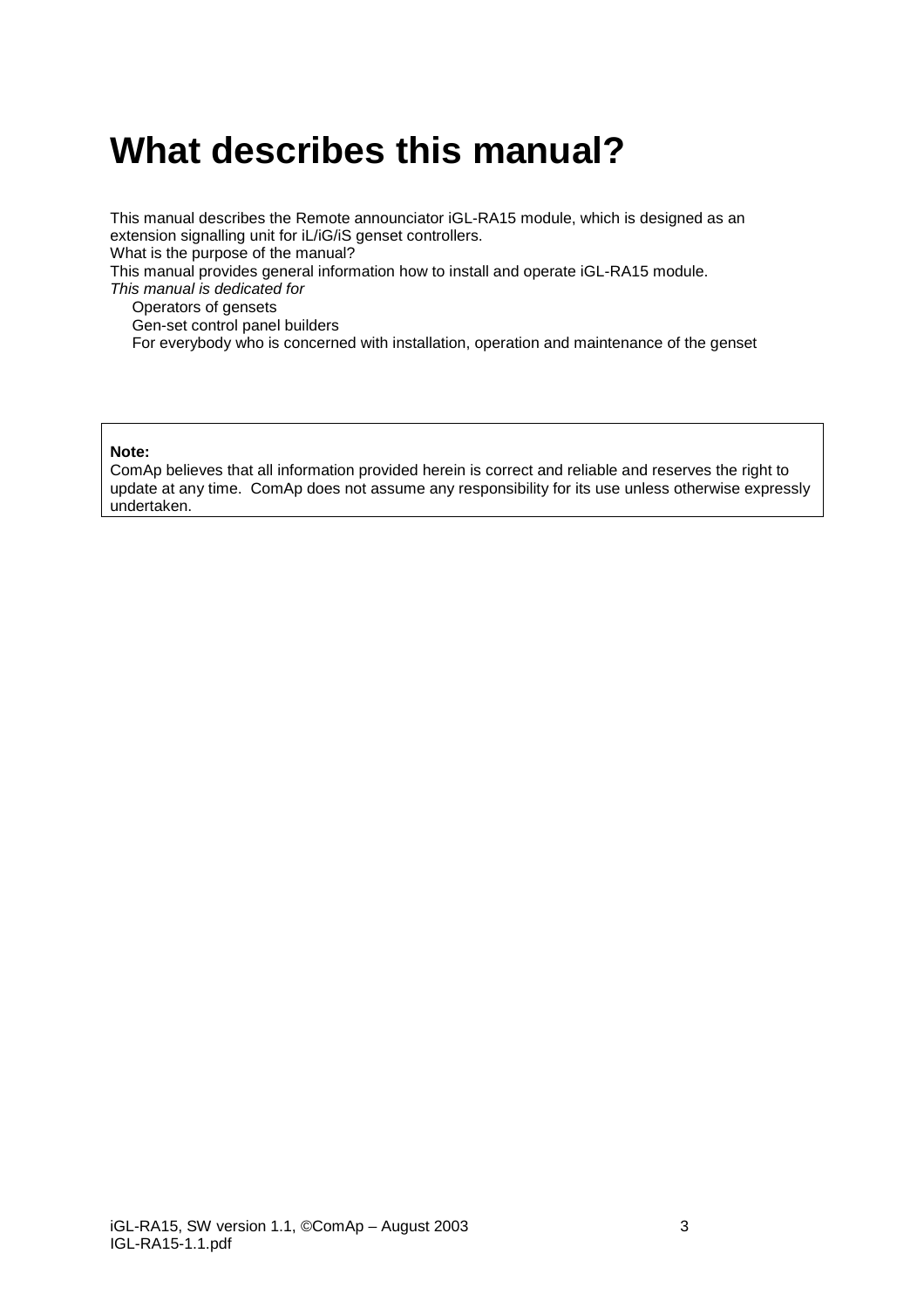## <span id="page-3-0"></span>**Terminals and dimensions**

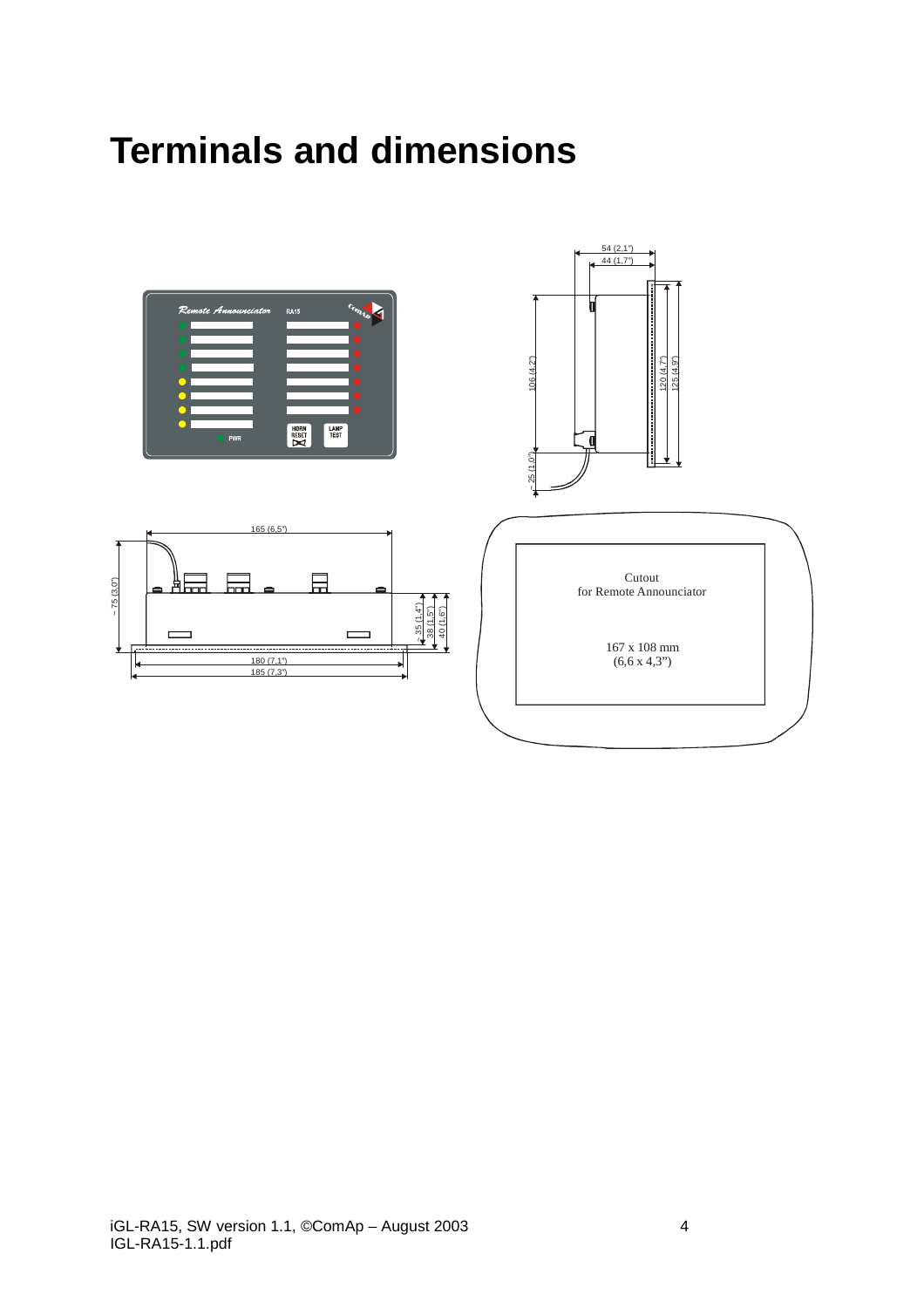# <span id="page-4-0"></span>**Configuration and wiring**



#### Note:

- 1. The shielding of the CAN bus cable shall be grounded at one point only.
- 2. There can be only one 120R resistor connected to the CAN bus (on the RA15 side or on the controller side)
- 3. See the section Technical data for recommended CAN bus cable type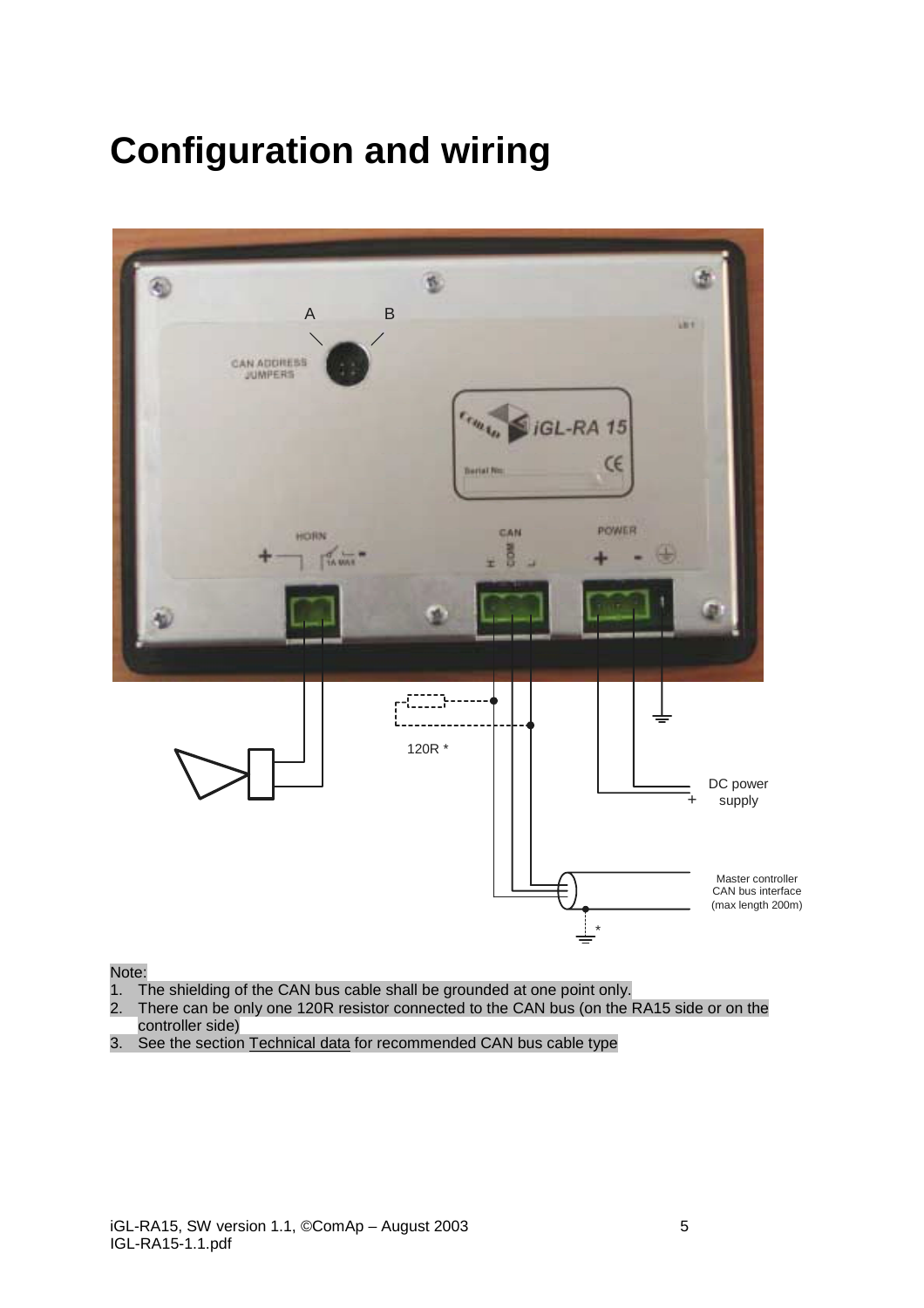### <span id="page-5-0"></span>*LED labels*

The labels are slipped to slots in the front foil. The slot openings are located on the upper edge of the front panel. Labels can be created using a standalone MS word document "RA15LabelsForm.doc" on the LiteEdit installation CD.

The RA15 module is shipped with one A4 sheet of foil for printing of labels.

*Hint:*

Please note that labels in "RA15LabelsForm.doc" file are designed for printer "Paper format" A4. Other Paper format setting can change labels dimension. Following figure is only an example.

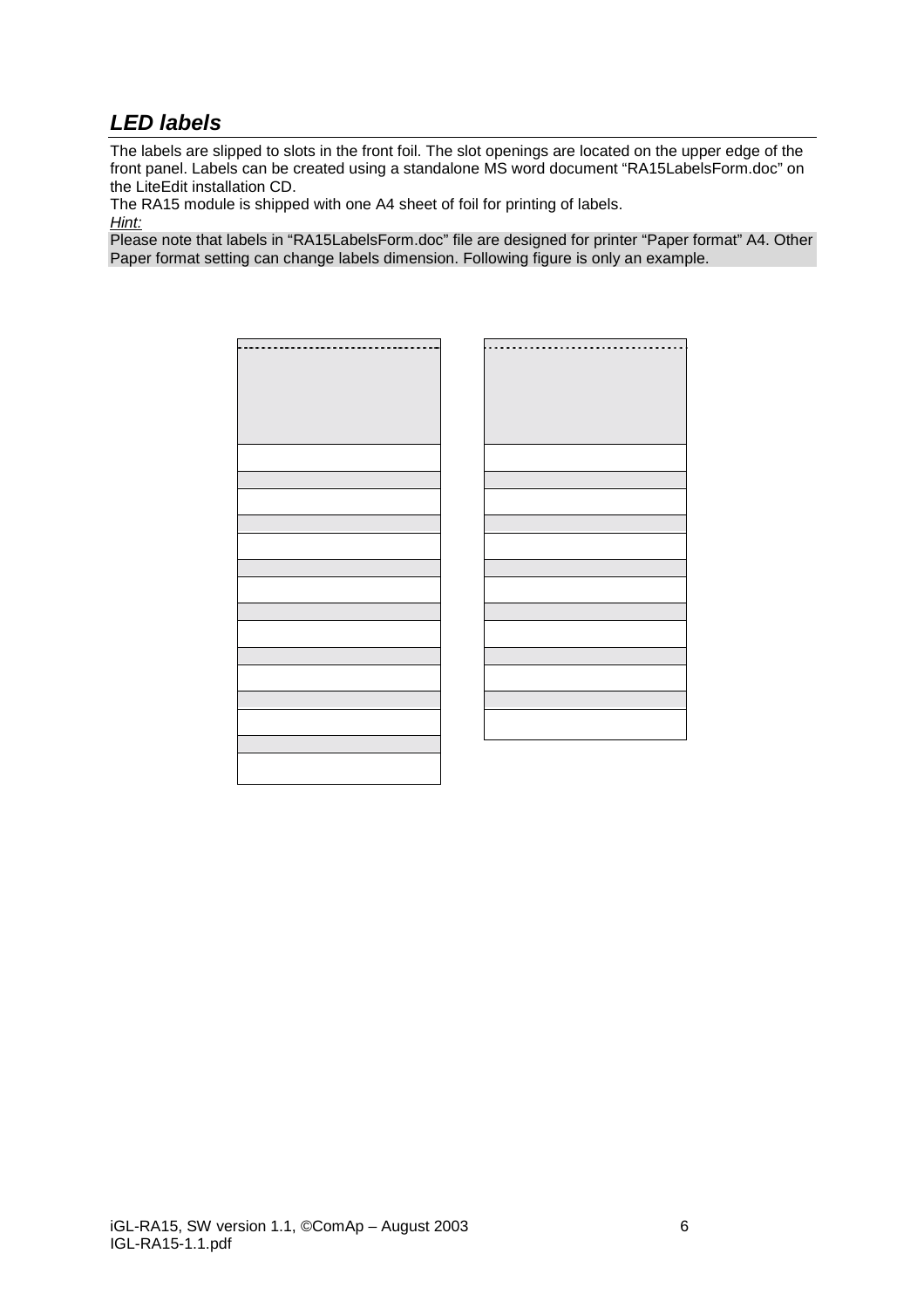<span id="page-6-0"></span>

### *LED colour change*

To change colour of the LEDs, press simultaneously both buttons on the front panel and then switch the power on. PWR indicator starts to light steady yellow.

- Use HORN RESET button to change the colour of selected LED
- Use LAMP TEST button to go step by step over all LEDs.

Pressing LAMP TEST button after adjusting of the last LED finishes the colour adjust process and horn timeout adjusting follows:

#### *Horn timeout setting*

After LED colours adjusting the timeout for the horn can be set. The PWR LED changes its colour to steady green. Signal LEDs are now used as "bargraph" indicating the current value of the horn timeout (one LED = 10s). The value can be changed by pressing  $HORN RESET$  button. If all 15 LEDs on, the horn timeout is deactivated. The range for setting is then 0 to 140s or infinite time. Pressing **LAMP TEST** button finishes the timeout setting. Adjusted colours and horn timeout are written into **EEPROM** memory and the unit returns to normal operation.

**Note:** If there is no operator action during LED colour adjusting or horn timeout setting, the unit returns to normal operation without writing changes to EEPROM.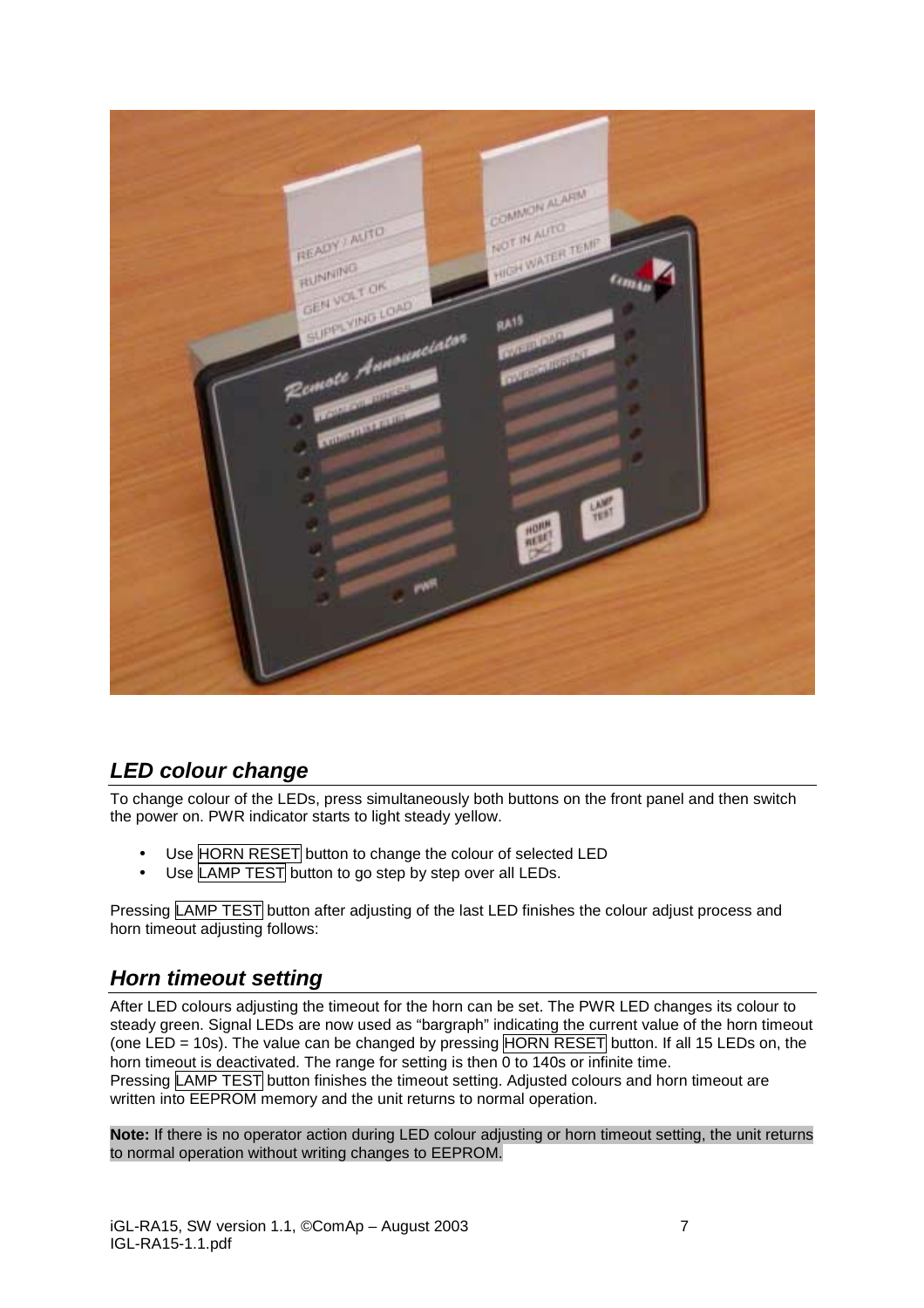### <span id="page-7-0"></span>*Controller type selection*

The type of the controller to be used with iGL-RA15 is selected via jumpers accessible through the opening marked "CAN ADDRESS JUMPERS" in the rear cover. Both jumpers must be open for iG/iL controller; jumper "A" must be closed for iS controller. See picture above to see the position of the jumpers.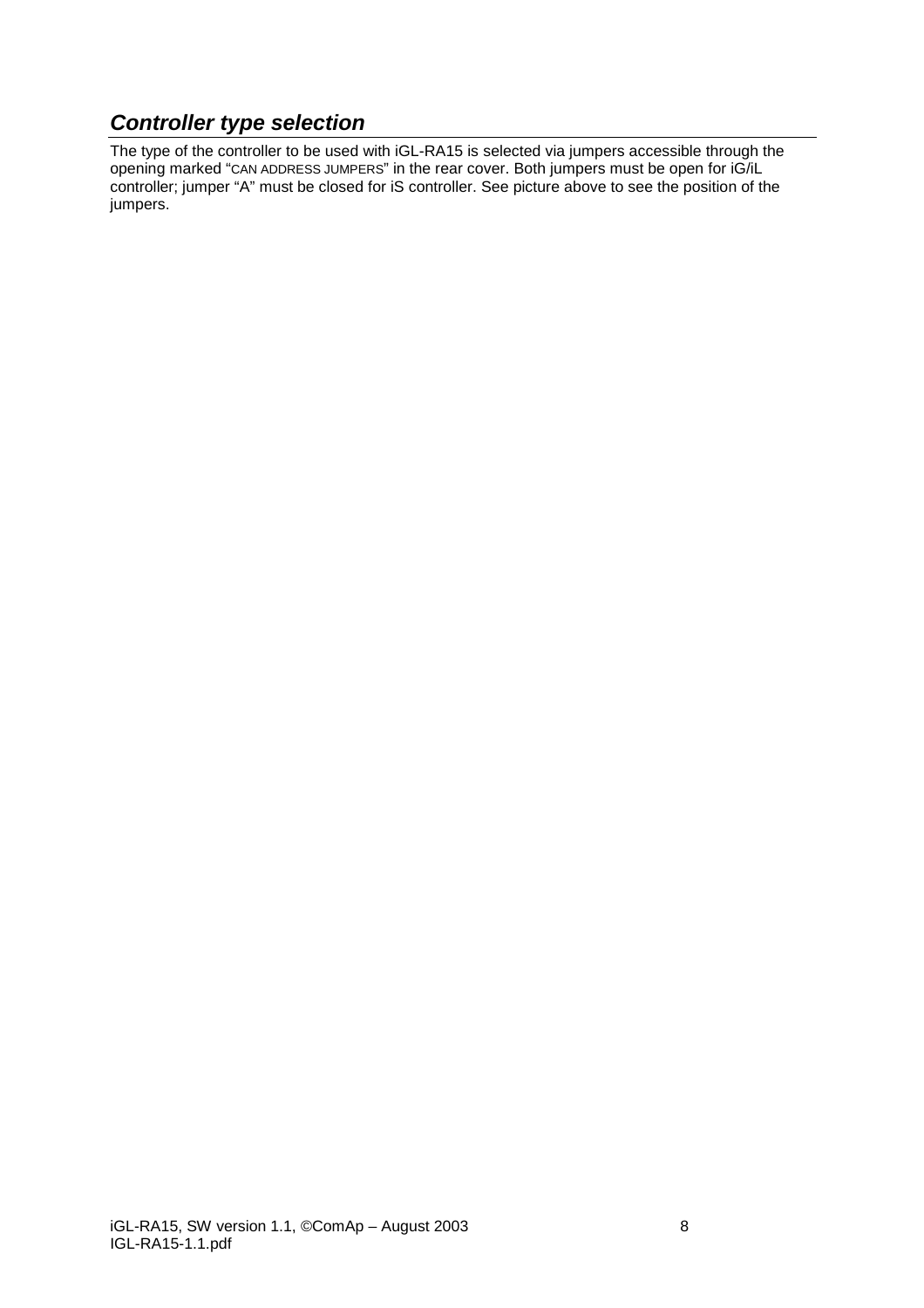# <span id="page-8-0"></span>**Function description**

### *Signal LEDs*

The signals LEDs are handled like binary outputs. It means all what can be configured to binary outputs can be also configured to the LEDs of iGL-RA15.

- The LED lights, if configured logical output is active on the controller
- The green LED is dark, if configured logical output is not active on the controller
- The yellow or red LED is dark, if configured logical output is not active on the controller and HORN RESET was pressed.
- The yellow or red LED blinks, if configured logical output is not active on the controller and HORN RESET was still not pressed.

PWR LED:

- Is blinking green, if the unit is OK and the communication to the master controller is OK.
- Is blinking red, if the unit is OK, but the communication to the master controller is not running.
- Is blinking yellow, if EEPROM check not passed OK after power on
- Is steady vellow during the LED colour and horn timeout adjustment

**Hint:** If the PWR LED is blinking yellow, the unit must be reconfigured (see chapter LED colour change and Horn timeout setting.) If the situation repeats every time the unit is switched on, it must be sent to repair.

#### *Horn*

The horn is activated if:

- 1. Some of red or yellow LED lights up or
- 2. At the end of the extended lamp test (see below)

The horn can be silenced:

- 1. By pressing HORN RESET button or
- 2. It silences automatically after adjusted time (see chapter *Horn timeout setting* above)

### *Lamp and horn test*

Pressing and holding LAMP TEST button for less than 2s execute the basic lamp test. All LEDs light up with the configured colour. If the button is hold longer than 2s, an extended test is started. Every LED is tested step-by-step in green colour and then in red colour. The horn is activated at the end of the test. After that the unit returns to normal operation. The horn can be silenced with HORN RESET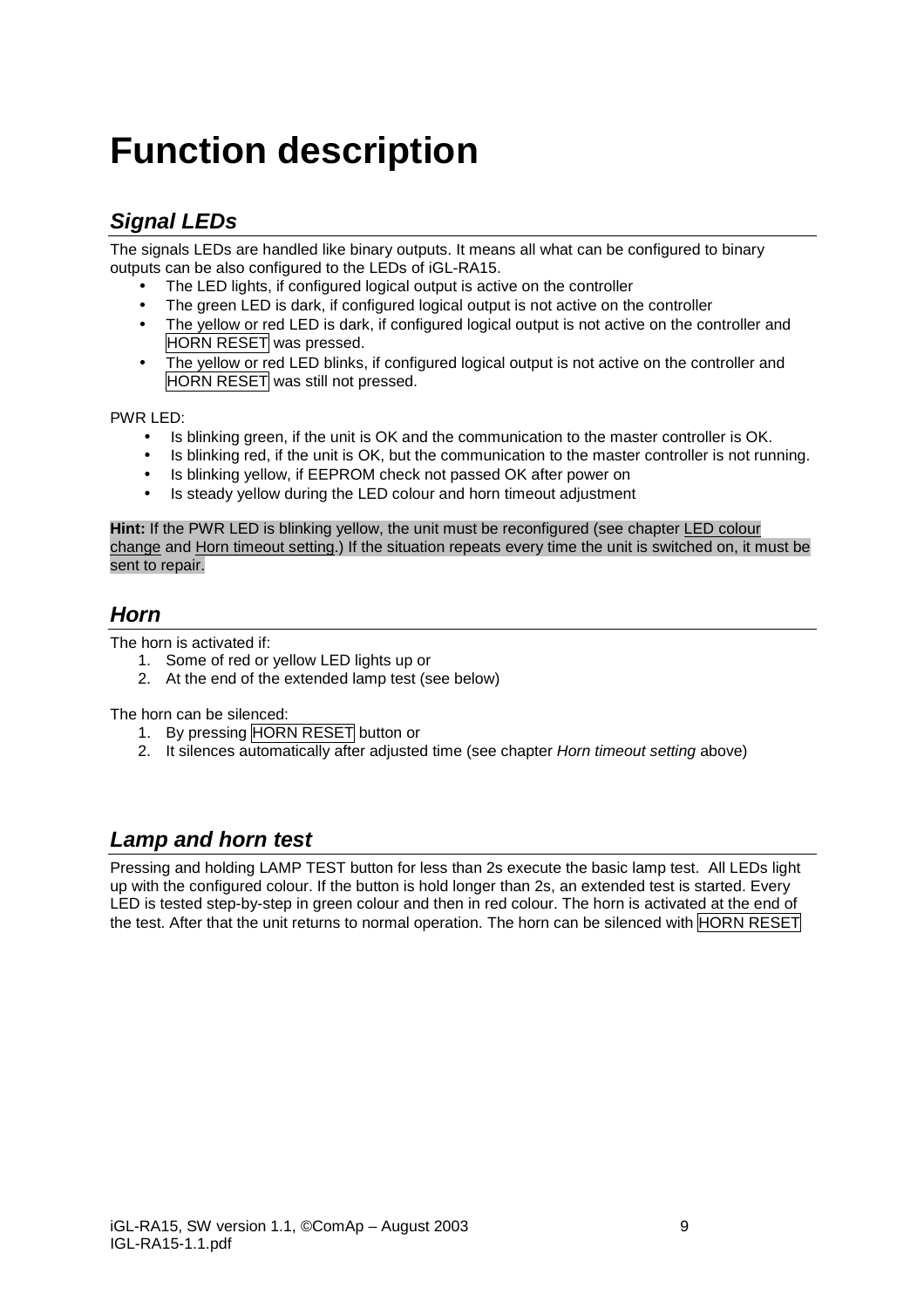## <span id="page-9-0"></span>**Technical data**

### *Power supply*

| Voltage supply | 8-36V DC                          |
|----------------|-----------------------------------|
| Consumption    | $0,35-0,1A$ (+1A max horn output) |
|                | Depend on supply voltage          |

#### *Operating conditions*

| Operating temperature                | $-20.+70^{\circ}C$                                   |
|--------------------------------------|------------------------------------------------------|
| Storage temperature                  | $-30. +80^{\circ}C$                                  |
| Protection front panel               | IP65                                                 |
| Humidity                             | 85%                                                  |
| Standard conformity                  |                                                      |
| Low Voltage Directive                | EN 61010-1:95 + A1:97                                |
| <b>Electromagnetic Compatibility</b> | EN 50081-1:94, EN 50081-2:96                         |
|                                      | EN 50082-1:99, EN 50082-2:97                         |
| Vibration                            | $5 - 25$ Hz, $\pm 1,6$ mm                            |
|                                      | 25 - 100 Hz, $a = 4 g$<br>$a = 200$ m/s <sup>2</sup> |
| <b>Shocks</b>                        |                                                      |
|                                      |                                                      |

#### *Dimensions and weight*

| <b>Dimensions</b> | 180x120x55mm |
|-------------------|--------------|
| Weight            | 950q         |

#### *Horn output*

| Maximum current           |           |
|---------------------------|-----------|
| Maximum switching voltage | $36 \mid$ |

36 VDC

### *CAN bus interface*

Galvanic separated Maximal CAN bus length 200m Speed 250kBd Nominal impedance 120 $\Omega$ 

Cable type twisted pair (shielded)

Following dynamic cable parameters are important especially for maximal 200 meters CAN bus length: Nominal Velocity of Propagation min. 75% (max. 4,4 ns/m) Wire crosscut min.0,25 mm<sup>2</sup> Maximal attenuation (at 1 MHz) 2 dB / 100m

Recommended Industrial Automation & Process Control Cables: BELDEN (see [http://www.belden.com\):](http://www.belden.com/) 

- 3082A DeviceBus for Allen-Bradley DeviceNet
- 3083A DeviceBus for Allen-Bradley DeviceNet
- 3086A DeviceBus for Honeywell SDS
- 3087A DeviceBus for Honeywell SDS
- 3084A DeviceBus for Allen-Bradley DeviceNet
- 3085A DeviceBus for Allen-Bradley DeviceNet